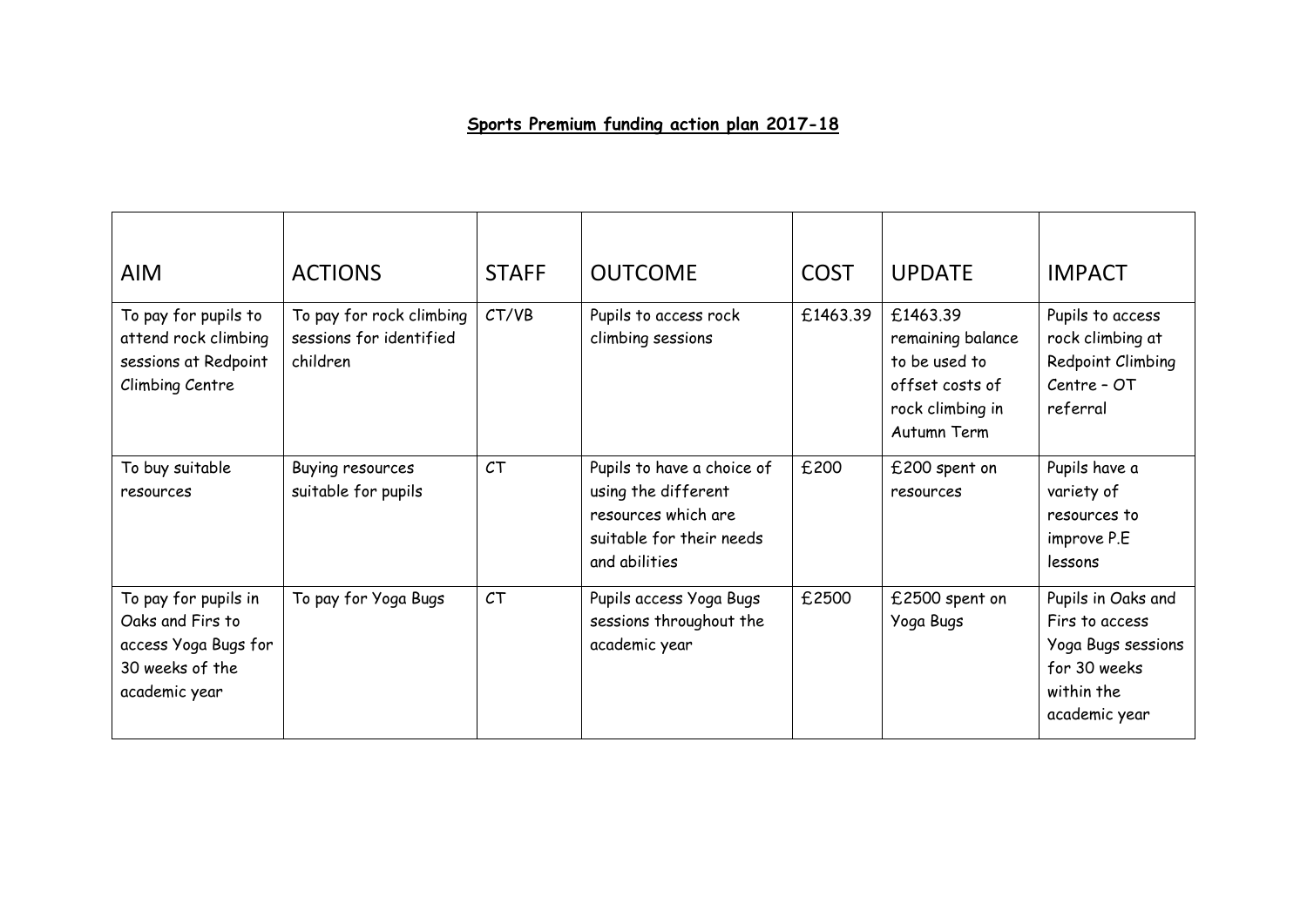| To pay for an<br>additional 20 weeks<br>access to Yoga Bugs<br>for Rowans and<br>Willows | To pay for additional<br>classes to access Yoga<br><b>Bugs</b>                | CT    | Additional pupils to access<br>Yoga Bugs sessions<br>throughout the academic<br>year                      | £1400 | £1400 spent on<br>additional Yoga<br><b>Bugs sessions</b>                                    | Pupils in Rowans<br>and Willows to<br>access Yoga Bugs<br>sessions for 20<br>weeks within the<br>academic year |
|------------------------------------------------------------------------------------------|-------------------------------------------------------------------------------|-------|-----------------------------------------------------------------------------------------------------------|-------|----------------------------------------------------------------------------------------------|----------------------------------------------------------------------------------------------------------------|
| Yoga Bugs twilight<br>training for support<br>staff                                      | To pay support staff to<br>attend Yoga Bugs<br>twilight training session      | CT/LH | 8 members of staff to<br>attend twilight Yoga Bugs<br>training session regarding<br>Relaxation            | £120  | £120 spent on one<br>hour twilight<br>session for 8<br>support staff                         | 8 support staff to<br>attend Yoga Bugs<br>twilight training<br>session                                         |
| To access the Wilson<br>Stuart Active<br>Society for the<br>academic year                | To pay for a year's<br>subscription to Wilson<br><b>Stuart Active Society</b> | CT    | Pupils to access<br>competitive sports<br>competitions throughout<br>the academic year<br>Support for CPD | £300  | £300 spent on<br>subscription to<br>Wilson Stuart<br>Active Society for<br>the academic year | Pupils to access<br>competitive sports<br>competitions<br>throughout the<br>academic year                      |
| Identified children<br>to access horse<br>riding sessions                                | To pay for 24 weeks<br>horse riding sessions                                  | CT/SS | Identified pupils to access<br>horse riding sessions - OT<br>referral                                     | £3200 | £3200 spent on 24<br>weeks horse riding<br>sessions for<br>identified pupils                 | Pupils to access<br>horse riding<br>sessions as<br>recommended by<br>the OT                                    |
| Transport to<br>Gartmore Riding<br>School                                                | To pay for school<br>minibus to transport<br>children to riding school        | CT    | Pupils to access horse<br>riding sessions                                                                 | £816  | £816 spent on<br>17miles for 24<br>weeks @ £2 per<br>mile                                    | Pupils to be<br>transported to<br>Gartmore Riding<br>School                                                    |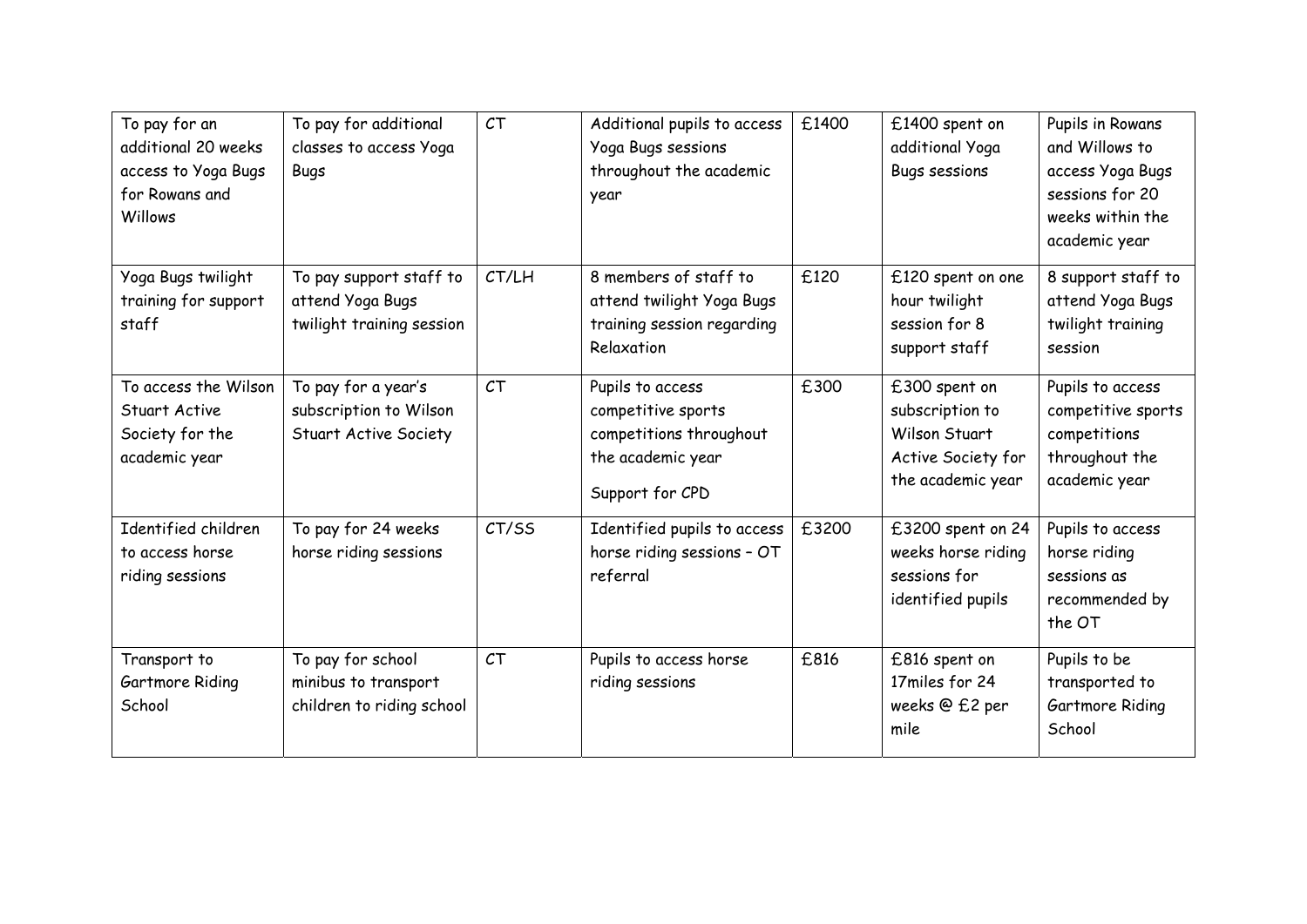| Staff cover for<br>above provision                                                                                                 | Staff cover to<br>transport and support<br>pupils horse riding<br>sessions at Gartmore<br>Riding School    | CT/JS    | Pupils to be transported<br>and assisted to access<br>horse riding sessions at<br>Gartmore Riding School    | £857.52 | £857.52 spent on<br>0.5 days for 24<br>weeks at £71.46                              | Cover provided for<br>staff to ensure<br>pupils are<br>supported  |
|------------------------------------------------------------------------------------------------------------------------------------|------------------------------------------------------------------------------------------------------------|----------|-------------------------------------------------------------------------------------------------------------|---------|-------------------------------------------------------------------------------------|-------------------------------------------------------------------|
| To access rock<br>climbing sessions at<br>Redpoint Climbing<br>Centre in Birmingham<br>- autumn term 1                             | To pay for 6 sessions @<br>£64 per session of rock<br>climbing for identified<br>children - OT referral    | CT/JS/VB | Pupils to access rock<br>climbing sessions                                                                  | £384    | £384 spent on<br>rock climbing<br>sessions for<br>identified children               | Pupils have been<br>transported to<br>Redpoint Climbing<br>Centre |
| To access rock<br>climbing sessions at<br>Redpoint Climbing<br>Centre in Birmingham<br>- autumn term 2 and<br>spring terms 1 and 2 | To pay for 18 sessions<br>@ £32 of rock climbing<br>for identified children -<br>OT referral               | CT/JS/VB | Pupils to access rock<br>climbing sessions                                                                  | £576    | £576 spent on<br>rock climbing<br>sessions for<br>identified children               | Pupils have been<br>transported to<br>Redpoint Climbing<br>Centre |
| Transport to<br>Redpoint Climbing<br>Centre                                                                                        | Pupils to be transported<br>to Redpoint Climbing<br>Centre for rock<br>climbing sessions                   | CT       | Pupils to access rock<br>climbing sessions                                                                  | £864    | £864 spent on<br>transport costs to<br>Redpoint Climbing<br>Centre in<br>Birmingham | Pupils have been<br>transported to<br>Redpoint Climbing<br>Centre |
| Staff cover for<br>above provision                                                                                                 | Staff cover to<br>transport and support<br>pupils rock climbing<br>sessions at Redpoint<br>Climbing Centre | CT/JS    | Pupils to be transported<br>and assisted to access<br>rock climbing sessions at<br>Redpoint Climbing Centre | £857.52 | £857.52 spent on<br>0.5 days for 24<br>weeks at £71.46                              | Cover provided for<br>staff to ensure<br>pupils are<br>supported  |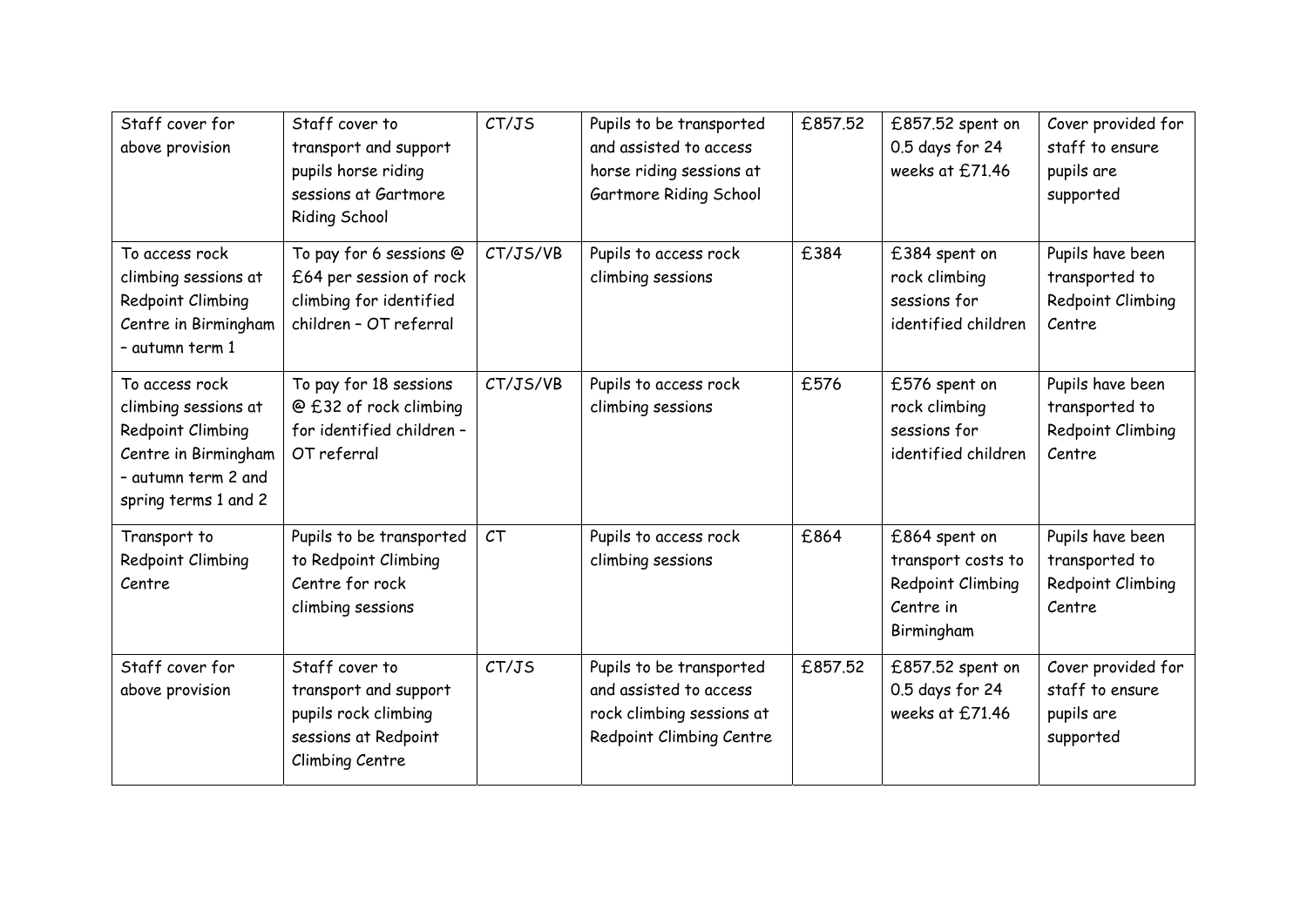| Transport cost to<br>transport children to<br>the Aston Villa<br><b>Training Academy</b> | Pupils to be transported<br>to the Aston Villa<br>Training Academy to<br>represent Langley<br>Schools football team<br>at the Special Schools<br>League | JM/CT              | Pupils to access the<br>Special Schools League at<br>Aston Villa Training<br>Academy                                       | £720                 | £720 spent on 15<br>miles for 24 weeks<br>@ £2 per mile                                                                                       | Pupils have been<br>transported to the<br>Aston Villa<br>Training Academy<br>to access the<br>Special Schools<br>League |
|------------------------------------------------------------------------------------------|---------------------------------------------------------------------------------------------------------------------------------------------------------|--------------------|----------------------------------------------------------------------------------------------------------------------------|----------------------|-----------------------------------------------------------------------------------------------------------------------------------------------|-------------------------------------------------------------------------------------------------------------------------|
| Staff cover for<br>above provision                                                       | Staff cover to support<br>pupils access to the<br>Special Schools League                                                                                | CT/JM/JS           | Pupils to be transported<br>and assisted to access the<br>Special Schools League at<br>the Aston Villa Training<br>Academy | £2793.46<br>£1379.77 | £2793.46 spent on<br>6 full days and 18<br>0.5 days cover -<br>CT<br>£1379.77 spent on<br>6 full days and 18<br>0.5 days cover -<br><b>JM</b> | Cover provided for<br>staff to ensure<br>pupils are<br>supported                                                        |
| Identified child to<br>access hydrotherapy<br>sessions at Beaufort<br>hydrotherapy pool  | For identified children<br>to access hydrotherapy<br>sessions                                                                                           | CT/JS/CM/<br>JM/TL | Hydrotherapy sessions<br>attended                                                                                          | £484                 | £484 spent on 22<br>miles for 11 weeks<br>@ £2 per mile                                                                                       | Identified child to<br>attend<br>hydrotherapy<br>sessions                                                               |
| Staffing cover for<br>above provision - to<br>attend hydrotherapy<br>sessions            | Staff cover to support<br>identified pupil/s<br>access to hydrotherapy<br>pool at Beaufort school                                                       | CT/JS/CM/<br>JM/TL | Identified pupil/s and<br>appropriate staffing to<br>access the hydrotherapy<br>pool at Beaufort School                    | £786.06              | £786.06 spent on<br>2 support staff<br>for 0.5 days over<br>11 weeks                                                                          | Cover provided for<br>staff to ensure<br>identified pupil/s<br>is supported                                             |